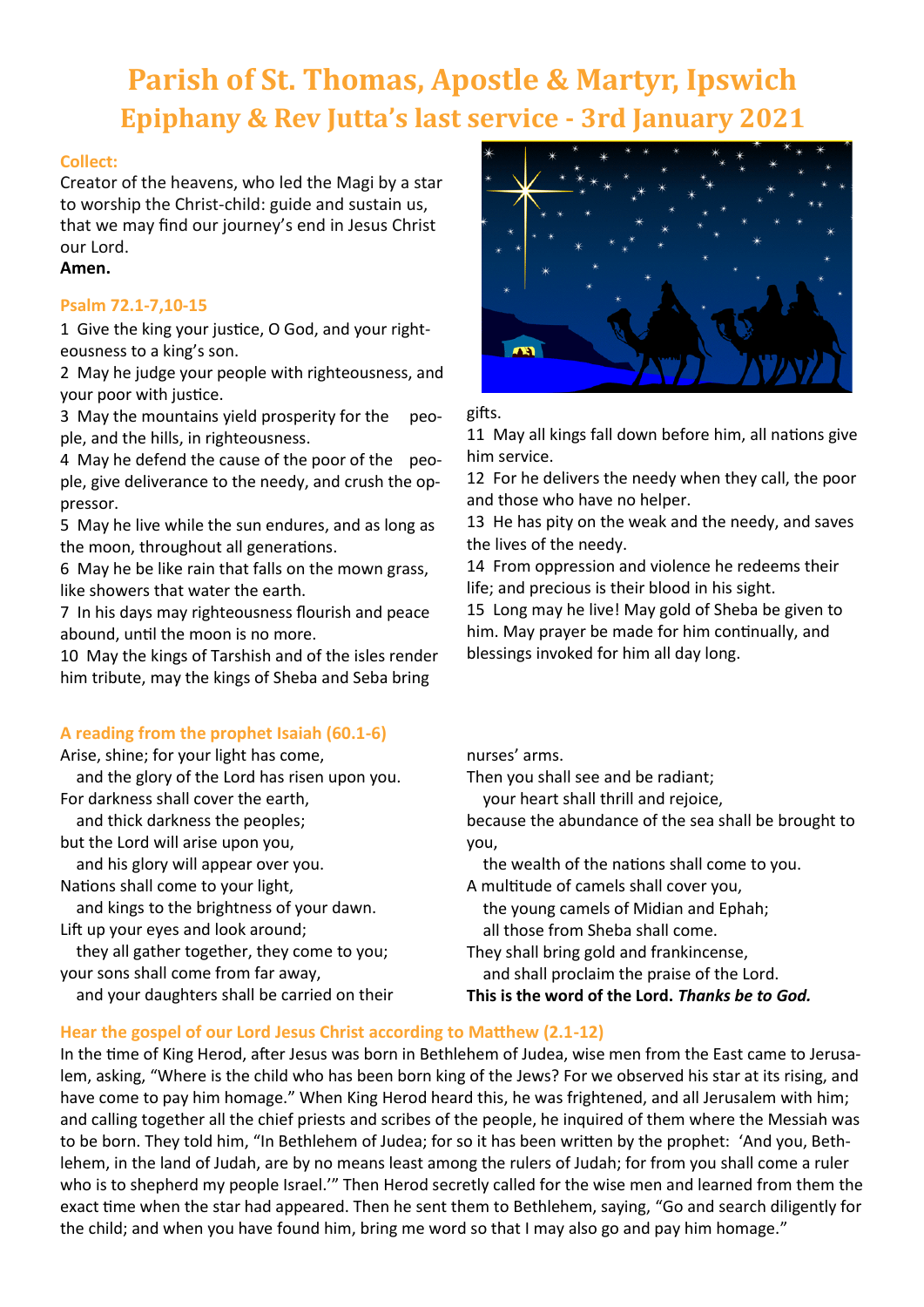When they had heard the king, they set out; and there, ahead of them, went the star that they had seen at its rising, until it stopped over the place where the child was. When they saw that the star had stopped, they were overwhelmed with joy. On entering the house, they saw the child with Mary his mother; and they knelt down and paid him homage. Then, opening their treasure chests, they offered him gifts of gold, frankincense, and myrrh. And having been warned in a dream not to return to Herod, they left for their own country by another road. **This is the gospel of the Lord.** *Praise to you, o Christ.*

#### **Reflection:**

*'They left for their own country by another road.'* The Christmas stories are so familiar to us that it's easy to overlook that most of the events pan out very differently to how the main characters would have envisaged them. Take Mary and Joseph: who wants to go away from home two weeks before their first baby is due to be born? And then, end up giving birth in an unsavoury stable, with unfamiliar people attending? The same for the wise men: after a long journey to Jerusalem, they have to go on even further, this small town of Bethlehem, to find the newborn king in a humble house with 'ordinary' people like Mary and Joseph. And then, when it's time to go home, they face more unfamiliar territory in order to avoid seeing king Herod again. Life is often hard, full of unexpected challenges, as we have seen in 2020.

I wonder what kind of conversation the wise men would have had, as they were leaving Bethlehem. One saying: "I am so glad we persevered! There were moments when I was wondering if we would ever find this new king, who is so full of promise for the world! I am so very glad we kept on searching!"

Don't we find, in our lives, that it's easy to give up, when the going gets tough, we are faced with obstacles, we get tired? What helps us to persevere, to pursue an aim that's important; to keep on hoping, looking for signs of encouragement, offers of help?

Perhaps, another of the wise men comments: "Aren't we glad we had that star to guide us? What a blessing! What a gift! It helped us to know there is something important in life for us to seek, it helped to orientate ourselves, it shone in the dark nights. It gave us courage and showed us the way."

What is the guiding star in our lives? What is our purpose? And when things are hard, not working out the way we would like them to, where do we find guidance? What and who helps us to find a way again, to find new hope to move forward with courage?

Continuing with their conversation, the third wise man observed: "And what a huge surprise to find this new king as a baby in a humble house in Bethlehem, having been born in a stable? I thought when we reached Jerusalem, with it's palaces, we would find him there."

Where are we looking for our peace and salvation? Many people think that they will find it becoming rich, having status, security, a perfect body with perfect

health. But that's not how it works out. We know it, and the birth of Jesus shows us another way. God coming to share our human lives in a baby, born into a poor family, in an occupied country, who then have to flee to Egypt because their lives are in danger, encourages us to seek peace and happiness in the circumstances and challenges of our daily lives. And the good news is that everyone matters, especially those for whom life is hard, those who live with illness, disability, poverty; those who know they need others, need God, and are able to receive and share.

The star of Bethlehem, which brought the wise men to the Christ-child, God's gift to the whole world and all people, is a symbol of light, yes, but especially a symbol of hope and courage. I love the feast of the Epiphany as much as Christmas, because at the beginning of a New Year, with all it's uncertainty and a high probability of things not quite working out the way we would like them too, we have the assurance of the guiding star, God with us, God showing us the way on the unfamiliar road that lies ahead, as it did for the wise men.

A year ago, I did not expect that this Epiphany Sunday would be my last Sunday with you as priest-in-charge. I did not expect all of us to face such an unfamiliar road: a world threatened and changed by COVID; St Thomas with an interregnum; me taking on this role in Ditchingham with enormous challenges, personally as I will be living in two places, and as a project needing the resources to make it work!

Today, here at St Thomas, we may all identify with the wise men setting off *on another road* to get to their own country! Our only option is to trust in God and keep our eyes on the guiding star. And just like the wise men, we, too, may want to look back on our journey together and talk about all that we have learned and that gives us hope.

I look back on five years with you, and I overflow with gratitude for our journey, our lives together; the way God was at work in our midst, often in unexpected and surprising ways, always providing and blessing. There are outward symbols, like our car park, the altar frontal, the community room, the peace garden. There is all worship, our social gatherings and the programmes we have offered like Alpha and Children's workshops. But above all it's the people—each one of us at St Thomas who has given of themselves,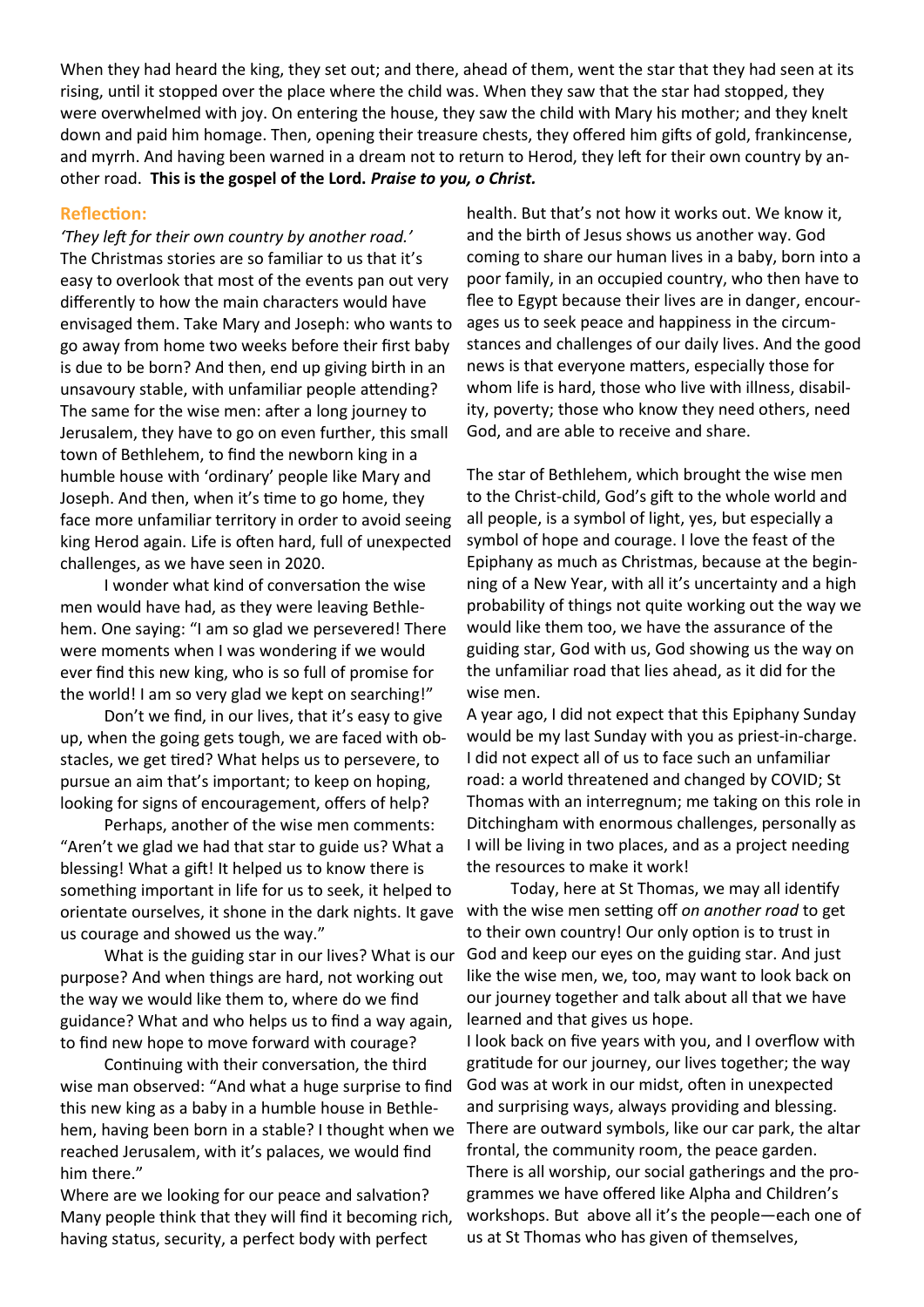their time, their skills, their love, their commitment, their money, their forgiveness and friendship. I have been richly blessed by you all. I hope our parish and the people we serve have been blessed and that all of you feel blessed, too. As we move into 2021, may our Christmas Star be a symbol of hope and courage for us, a reminder that God is with us, that God shows us the way, that God provides, that God wants to bless us richly. Like the wise men, we continue our journey full of thanksgiving and faith. Amen. *Canon Jutta* 

# *Our Saviour Christ is the Prince of Peace..*

**The peace of the Lord be always with you.**

## **This week's hymn:**

Lord, for the years your love has kept and guided, urged and inspired us, cheered us on our way, sought us and saved us, pardoned and provided: Lord of the years, we bring our thanks today.

Lord, for that word, the word of life which fires us, speaks to our hearts and sets our souls ablaze, teaches and trains, rebukes us and inspires us: Lord of the word, receive Your people's praise.

Lord, for our land in this our generation, spirits oppressed by pleasure, wealth and care: for young and old, for commonwealth and nation, Lord of our land, be pleased to hear our prayer.

Lord, for our world when we disown and doubt him, loveless in strength, and comfortless in pain, hungry and helpless, lost indeed without him: Lord of the world, we pray that Christ may reign.

Lord for ourselves; in living power remake us self on the cross and Christ upon the throne, past put behind us, for the future take us: Lord of our lives, to live for Christ alone.

# **A prayer for Epiphany**

Come freshly to us now, Lord God, And as we offer you our lives, renew in us your gifts: The gold of our potential. The incense of our prayers and aspirations, The myrrh of healing for our pain; Feed us and nourish us that we may grow in the life of Christ; Fill us with your Spirit that we may overflow with your love, and transform the world with your glory. Amen.

## *Please pray for:*

**Those with chronic or long-term illness:** Eric Dickerson, Rosemary, Jenny, Andrew Barfield, Kathy Steele, Andrew, Peggy, Natacha, Christine, Stephen, Samantha, Rex & Jill, Margaret Christian, Jean Dominy

**\_\_\_\_\_\_\_\_\_\_\_\_\_\_\_\_\_\_\_\_\_\_\_\_\_\_\_**

**Those undergoing treatment or currently ill:** Emily, Gloria Elmer, Helen Harlow, Leslie Bloomfield, Katie, Vincent Lightbody, Roger Dickerson, Vicky & Matt, Maureen Dobson, Dagmar, Lee Grigs, Stacey Pratt

**All who are affected by the Coronavirus** in the UK and around the world: *For all who have lost their jobs due to Covid19; all who are despairing. For all who have lost their lives & livelihoods, the injured, the bereaved. For hospital and health care workers*

**For our government & MPs', and local councillors: for honesty in politics, for wisdom and justice for all. For refuges** across the world & diplomates and peace makers, working to end conflicts

**Those who have recently died, and their families mourning their loss:** Pearl Leggett, John Chapman, Barry Stammers

*Call this number* —> *for free*.